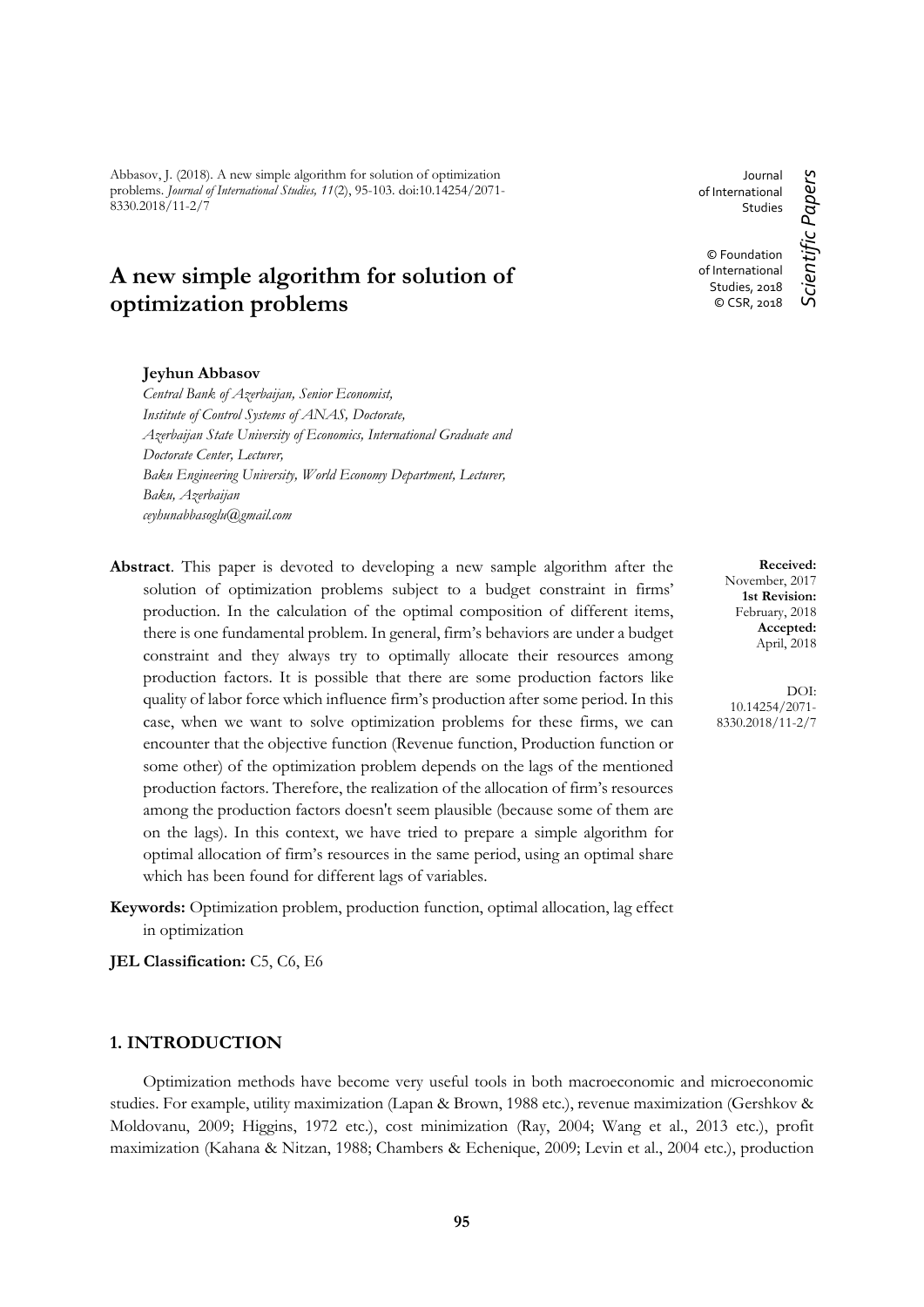maximization (Just et al., 1983; Bernard et al., 2010 etc.) are optimization problems encountered in economics (Simon & Blume, 1994; Chiang, 1984).

There are many samples for production, revenue, profit and cost function in microeconomic literatures. For example; Hu Z. H. examined the maximization problem of firm's production in the seller's market (Hu, 1998). Standard Cobb-Douglas production function is the objective function of this optimization problem while subject function has been constructed as the linear combination of labor and capital. Note that, the extension of Cobb-Douglas production function is applied in a lot of production practice. Another example which has been introduced by Grubbstrom R. W. He also used Cobb-Douglas production function  $(Q(X))$ with *n* production factors but not standard version (Grubbstrom, 1995). In his work, sum of the coefficients of production function is equal to z (any value). Variation of parameter z leads to economic production analysis in three situations. Q(X) is called constant returns to scale, decreasing returns to scale and increasing returns to scale when  $z = 1$ ,  $0 < z < 1$  and  $z > 1$ , respectively.

This research aims to analyze the optimization problems related to firm's production. In literature, there are many research works devoted to this topic. Markusen developed the identical production functions for firms in the *X* industry which are given by  $X_i = X_i(L_{ix}, S_{i1}, S_{i2}, ..., S_{in})$ , where  $S_j$  is referred to as "specialized inputs". He investigated profit maximization problem on the basis of CES type production function (Markusen, 1990). Another interesting work is Griliches's research on the production function (Griliches, 1967). He introduced the quality of labor which was measured by an occupational mix variable as the production factor. His next research work (Griliches, 1968) also has been devoted to the mentioned issue (firm's production). In the latter work, Cobb-Douglas production function has been used and estimated by means of OLS. The quality of labor force (measured by "occupation mix" index) and the quality of capital stock are independent variables of this study jointly with some other variables. We can also find a useful feedback about firm's production function and related optimization problems in some additional research works (Hillestad, 1975; Liou et al., 2006; Chen et al., 2003; Pujowidianto et al., 2009; Amoranto & Chun, 2011; and so on).

The question of our optimization problem is that firm's budget expenditures on some production factors, such as quality of labor force, rarely have a simultaneous impact on its production. For example, firms spend money in training of their employees, and the employees take time enough to acquire firmspecific skills (Naoki, 2011). Wagner note that "Usually, skill enhancement does not come to an end after passing the final exam in an apprenticeship program or a school…." (Wagner, 1997, pp. 421). He reported on the base of the IAB-Betriebspanel that share of employees who receive further training in small and medium sized firms less than share of the employees who receive further training in large firms. Note that, I encountered to mentioned evidence in some other research works (Abowd, Kramarz and Moreau, 1996; Fox and Smeets, 2011; Waldorf, 1973 etc.). So, these evidences let us to argue that, if a firm spends some money to improve its employees' skills in time *t*, then it is possible that these expenditures influence the firm's production after some period of time (*t+k*). This statement requests that both objective function (production function) and subject function (cost or constraint function) are on the lags of expenditures for improving the quality of the labor force.

So this research work tried to offer a special algorithm which consists of three steps to analyze the distribution of firm's factors spending (say *b*) in any quarter (say k-th quarter) among production factors ( $b_k$ ) divided into  $x_k$ ,  $y_k$  (suppose that x and y are the production factors)) was optimal or not. In applying of these steps, three cases can be appear. 1) Maximum lag length greater than 3 (case 1) and 2) maximum lag length less than 3 (case 2) and 3) maximum lag length is equal to 3 (case 3). *In Case 1*, we can only analyze the distribution of the budget expenditures in past quarters. Actually, if we want to define optimal allocation of budget expenditures in Q1 of the next year we need value (limit) of the quarters after the next year (because maximum lag length greater than) which are unknown. *In Case 2* and *Case 3*, we can both analyze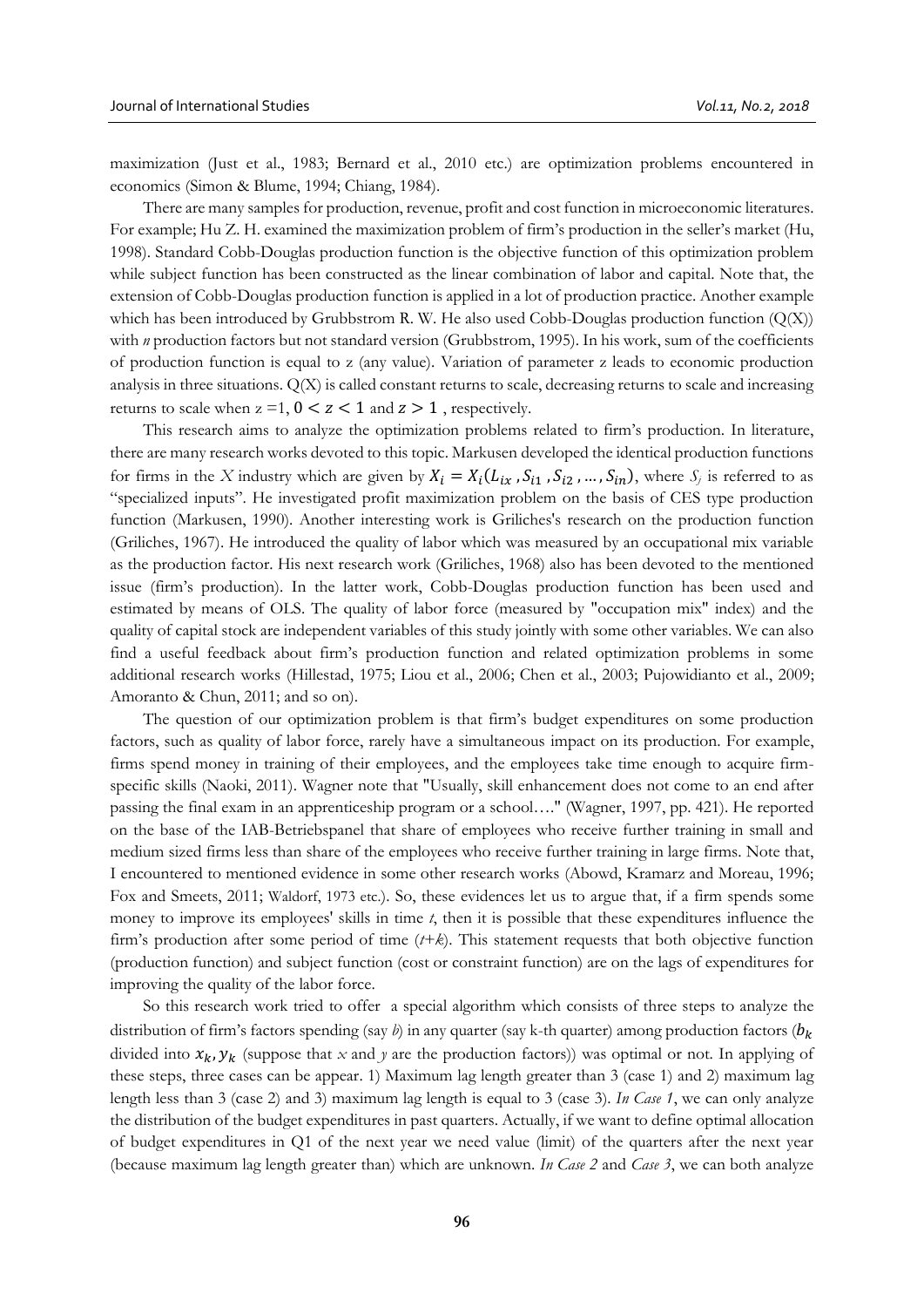the distribution of the budget expenditures in past quarters and define the optimal allocation at least for first quarter of the next year. Actually, if we want to define optimal allocation of budget expenditures in Q1 of the next year we need value (limit) of the quarters  $(b_{t+1}, b_{t+2}, b_{t+3})$  of the next year (because maximum lag length less than and eaual to 3) which are known. As above mentioned, the optimal allocation at least for first quarter of the next year can be defined. It means that we can suggest the optimal distribution of budget expenditures at least for first quarter of the next year in Case 2 and Case 3.

### **2. METHODOLOGY AND RESULTS**

#### **2.1. Description of the problem**

We noted in the introduction that, the main purpose of this research is to determine a new simple algorithm after the solution of optimization problems in which there are some variables on the lags in objective and subject functions. Suppose that, firm's production depends on *n* production factors. Let's denote these factors by  $X_i$  ( $i = 1, 2, ..., n$ ). Assume that, some of them currently have an impact while some of them have the impact with the lags on the firm's production. Let, the firm wants to maximize its production in the condition of budget constraint. Now suppose that this production process has been described by any production function *f* and budget constraint has been described by constraint function *C*. Then we can write mathematical shape of this problem as follows (Simon and Blume, 1994; Chiang, 1984; Just et. al., 1983):

$$
\max_{X \in D} f_t(X_{i,t-p}) \tag{1}
$$

Subject to:

$$
C(X_{i,t-p}) \le b_t \tag{2}
$$

Where,  $i = 1, 2, ..., n$  and  $t = 1, 2, ..., T$ . D is a nonnegative subset of R,  $X_{i,t-p} =$  $[X_{1,t-p_1}, X_{2,t-p_2}, ..., X_{n,t-p_n}]$  is a vector of production factors,  $p = 0,1, 2, ..., P$  and  $f: D \to R$  is an objective function or production function,  $C: D \to R$  is a constraint function or cost function, and  $b_t$  is a budget constraints in time *t*.

Note that (1)-(2) is constraint optimization problem on the *X* (production factors) and it can be constructed as a linear and non-linear optimization problem. There are various ways of solution to such problems in the optimization course. Note that it doesn't matter us. Because this paper describes an algorithm after solution and we will assume that the solution of  $(1)-(2)$  optimization problem have already been found. Suppose that this solution is as follows:

$$
\boldsymbol{\varphi} = [\varphi_i] \tag{3}
$$

Where,  $\varphi_i$  are optimal allocation of firm's resources  $b_t$  (budget constraints) among  $X_{i,t-n}$ , respectively and *i* = 1, 2, …, *n*; *p = 0,1, 2, … , P*.

There is a problem that the constraint condition (2) is on the lags of the variables because objective function (1) relies on the function of lags of these variables. Now suppose that,

$$
\boldsymbol{X}_t^* = \begin{bmatrix} X_{t-p,i}^* \end{bmatrix} \tag{4}
$$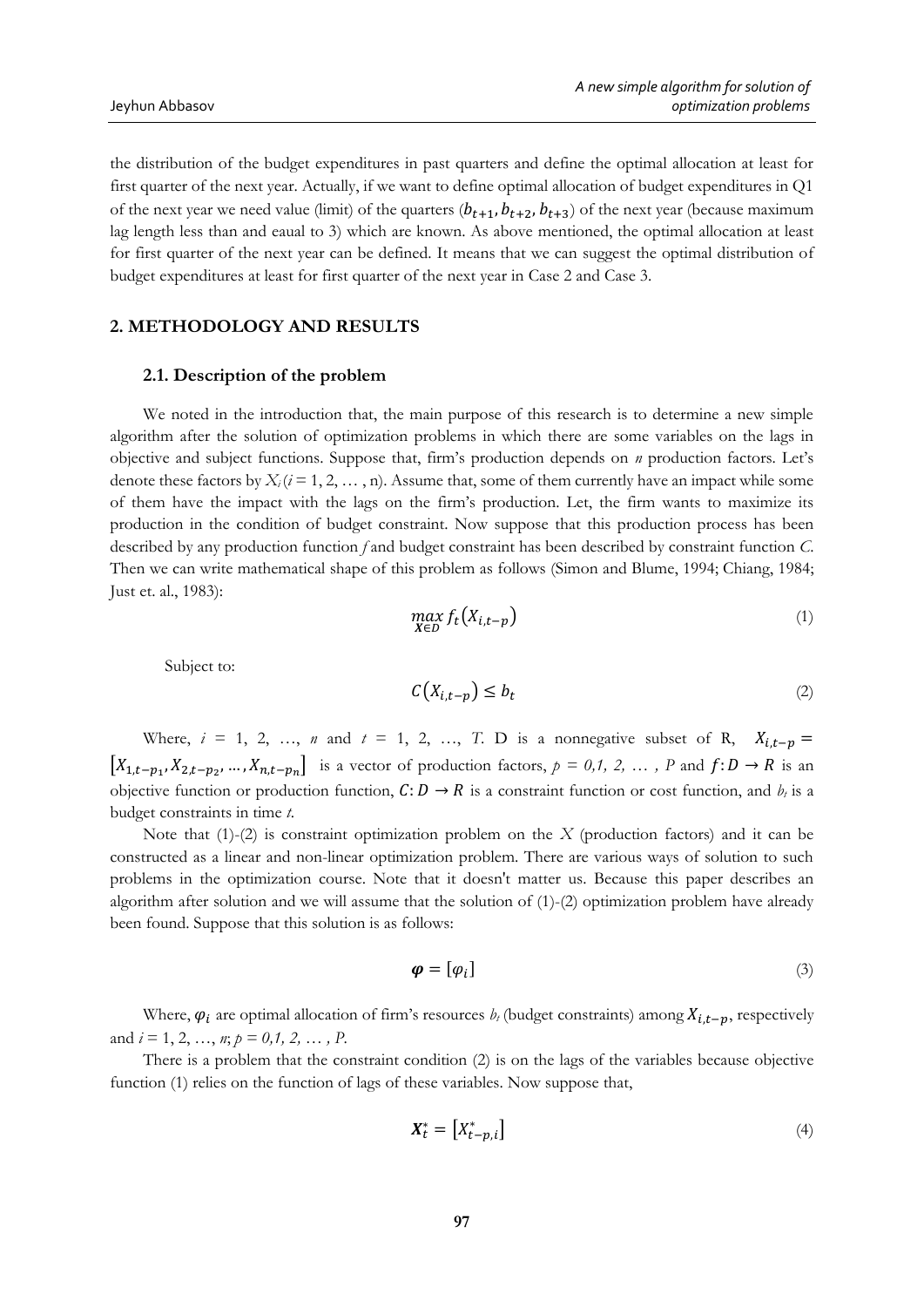Table 1

is an optimal solution of (1)-(2) optimization problem. Where,  $i = 1, 2, ..., n$ ;  $p = 0, 1, 2, ..., P$ ;  $t = 1, 2, ...$ ,*T*.

Let, subject function (2) is the linear budget constraint condition which is following:

$$
\sum_{i=1}^{n} X_{t-p,i}^{*} \le b_{t} \tag{5}
$$

Then, we can define optimal shares of firm's budget among production factors as follows:

$$
\varphi = \left[ \varphi_i = \frac{x_{t-p,i}^*}{b_t} \right] \tag{6}
$$

Where,  $X_{t-p,i}^{*}$  are optimal value of production factors,  $b_t$  is firm's budget constraints in time *t* and  $i = 1, 2$ ,  $\ldots$ , *n*; *p* = 0,1, 2,  $\ldots$ , *P*; *t* = 1, 2,  $\ldots$ , *T*.

|                 | Quarters             | $X_1$                           | $X_2$                           |                                 |                         |                                 | $X_{\hbox{\tiny S}}$            | $\mathbf{X}_{s+1}$   |                         | .                       | $X_{\boldsymbol{n}}$ | <b>Budget</b><br>constraint |
|-----------------|----------------------|---------------------------------|---------------------------------|---------------------------------|-------------------------|---------------------------------|---------------------------------|----------------------|-------------------------|-------------------------|----------------------|-----------------------------|
| Previous years  | $\blacktriangledown$ | $\blacktriangledown$            | $\blacktriangledown$            | $\blacktriangledown$            | $\blacktriangledown$    | $\blacktriangledown$            | $\blacktriangledown$            | $\blacktriangledown$ | $\blacktriangledown$    | $\blacktriangledown$    | ▼                    | $b_{t-\underline{n}}$       |
|                 | $\blacktriangledown$ | $\blacktriangledown$            | $\blacktriangledown$            | $\blacktriangledown$            | $\blacktriangledown$    | $\blacktriangledown$            | $\blacktriangledown$            | $\blacktriangledown$ | $\blacktriangledown$    | $\blacktriangledown$    | $\blacktriangledown$ | $b_{t-(n-1)}$               |
|                 |                      |                                 |                                 |                                 |                         |                                 | Î                               |                      |                         |                         |                      |                             |
|                 |                      |                                 |                                 |                                 |                         |                                 | $\varphi_s b_t$                 |                      |                         |                         |                      | $b_{t-k_s}$                 |
|                 |                      |                                 |                                 |                                 |                         |                                 |                                 |                      |                         |                         |                      | $\colon$                    |
|                 |                      |                                 | $\varphi_2 b_t$                 |                                 |                         |                                 |                                 |                      |                         |                         |                      | $b_{t-k_2}$                 |
|                 |                      |                                 |                                 |                                 |                         |                                 |                                 |                      |                         |                         |                      | $\colon$                    |
|                 |                      | $\varphi_1 b_t$                 |                                 |                                 |                         |                                 |                                 |                      |                         |                         |                      | $b_{t-k_{\perp}}$           |
|                 |                      |                                 |                                 |                                 |                         |                                 |                                 |                      |                         |                         |                      |                             |
|                 | Q1                   | $\blacktriangledown$            | $\blacktriangledown$            | $\overline{\blacktriangledown}$ | $\blacktriangledown$    | $\blacktriangledown$            | $\blacktriangledown$            | $\blacktriangledown$ | $\blacktriangledown$    | $\blacktriangledown$    | $\blacktriangledown$ | $b_{t-4}$                   |
|                 | Q2                   | $\blacktriangledown$            | ▼                               | $\blacktriangledown$            | $\blacktriangledown$    | $\overline{\blacktriangledown}$ | $\blacktriangledown$            | ▼                    | $\bigstar$              | $\blacktriangledown$    | $\blacktriangledown$ | $b_{t-3}$                   |
|                 | Q3                   | $\overline{\blacktriangledown}$ | $\overline{\blacktriangledown}$ | $\overline{\blacktriangledown}$ | $\blacktriangledown$    | $\overline{\mathbf{v}}$         | $\blacktriangledown$            | $\blacktriangledown$ | $\overline{\textbf{v}}$ | $\overline{\mathbf{v}}$ | $\blacktriangledown$ | $b_{t-2}$                   |
|                 | Q <sub>4</sub>       | $\overline{\blacktriangledown}$ | $\blacktriangledown$            | $\overline{\blacktriangledown}$ | $\overline{\mathbf{v}}$ | $\overline{\blacktriangledown}$ | $\overline{\blacktriangledown}$ | $\blacktriangledown$ | $\blacktriangledown$    | $\blacktriangledown$    | $\blacktriangledown$ | $b_{t-1}$                   |
| Current<br>year | Q1                   | $\blacktriangledown$            | $\blacktriangledown$            | $\overline{\textbf{v}}$         | $\blacktriangledown$    | $\overline{\blacktriangledown}$ | $\blacktriangledown$            | $\varphi_{s+1}b_t$   | $\blacktriangledown$    | $\blacktriangledown$    | $\varphi_n b_t$      | $b_t$                       |
|                 | $\mathrm{Q}2$        | $\blacktriangledown$            | $\overline{\blacktriangledown}$ | $\blacktriangledown$            | $\blacktriangledown$    | $\blacktriangledown$            | $\blacktriangledown$            | $\blacktriangledown$ | $\blacktriangledown$    | $\blacktriangledown$    | $\blacktriangledown$ | $b_{t+1}$                   |
|                 | Q3                   |                                 |                                 |                                 |                         |                                 |                                 |                      |                         |                         |                      |                             |
|                 | Q4                   |                                 |                                 |                                 |                         |                                 |                                 |                      |                         |                         |                      |                             |

Firm's spending schema among production factors

*Note*: this table considers the case of  $k_s \geq k_1, k_2, ..., k_{s-1}$ . But it is not verdict. This table can be constructed for other cases. For example,  $k_{s-1} \ge k_1, k_2, ..., k_s$  , and so on. Where,  $k_1, k_2, ..., k_{s-1}, k_s \in [1, P]$ . *Source*: authors' own completion.

Now, assume that the firm has *n* production factors and *s* factors (s<n) from *n* are on the lags. Then, we can write (5) and (6) as follows:

$$
X_{t-k_1,1}^* + X_{t-k_2,2}^* + \dots + X_{t-k_s,s}^* + X_{t,s+1}^* + X_{t,s+2}^* + \dots + X_{t,n}^* \le b_t
$$
\n
$$
\tag{7}
$$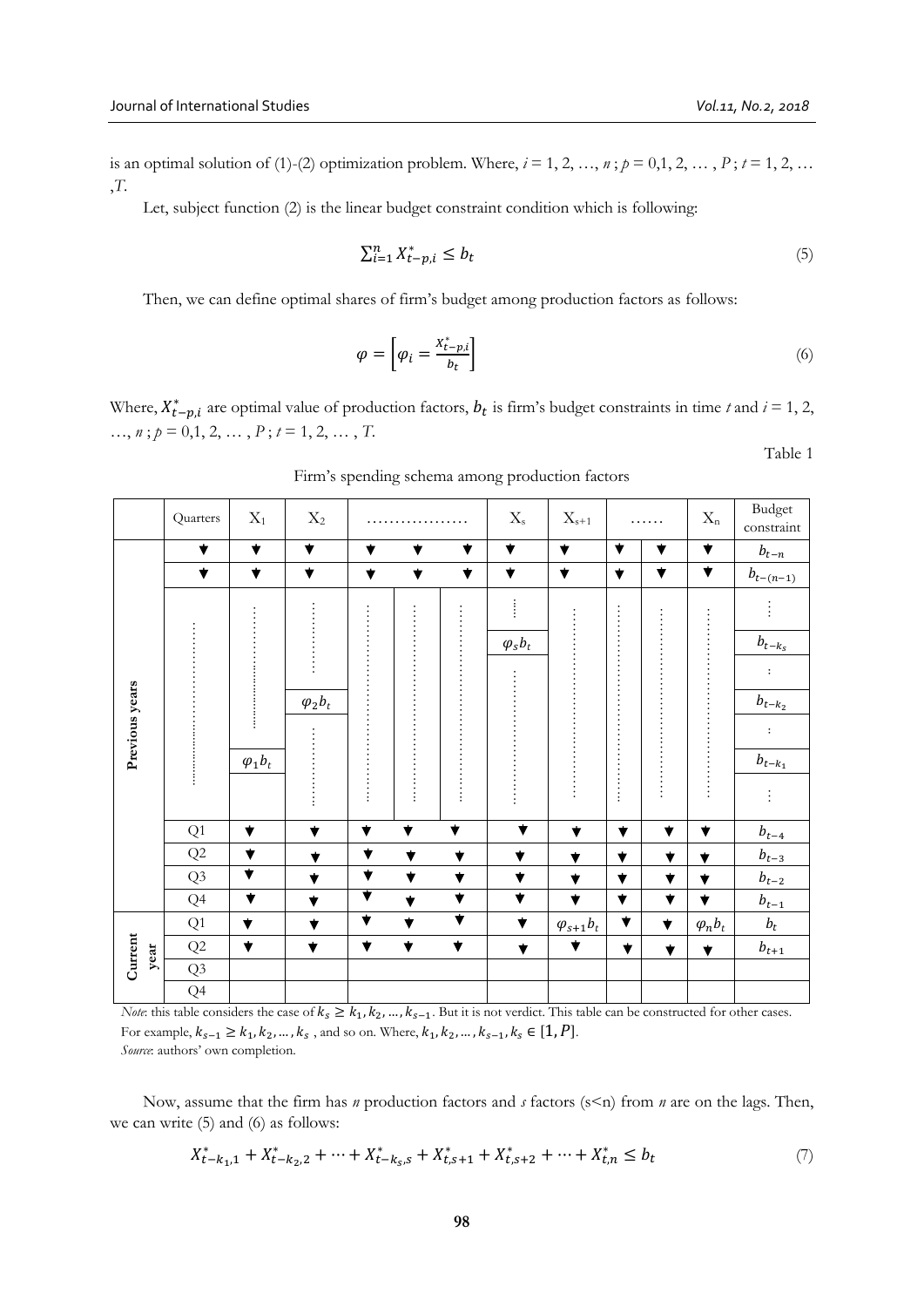<u>.</u>

$$
\varphi = \left[\varphi_1 = \frac{X_{t-k_1,1}^*}{b_t}, \varphi_2 = \frac{X_{t-k_2,2}^*}{b_t}, \dots, \varphi_s = \frac{X_{t-k_2,2}^*}{b_t}, \varphi_{s+1} = \frac{X_{t,s+1}^*}{b_t}, \varphi_{s+2} = \frac{X_{t,s+1}^*}{b_t}, \dots, \varphi_n = \frac{X_{t,n}^*}{b_t}\right]
$$
(8)

Where,  $k_z \in [1, P]$  ( $z = 1, 2, ..., s$ ) are lags.

In Table 1, we have tried to describe this situation.

Now suppose that  $b_t$  is the limit in first quarter of current year in Table 1. For solution (7) and (8), firm must spend  $\varphi_1 b_t$  share of value  $b_t$  for  $X_t$ , must spend  $\varphi_2 b_t$  share of value  $b_t$  for  $X_2$ ,........ and must spend  $\varphi_s b_t$  shares of value  $b_t$  for  $\mathrm{X}_s$ ,  $k_1, k_2, \ldots, k_s$  lags before, respectively for maximizing its production in Q1 of current year. In same way,  $\varphi_1 b_{t-1}, \varphi_2 b_{t-1}, \ldots$  and  $\varphi_s b_{t-1}$  shares of value  $b_{t-1}$  must be spent for  $X_1$ ,  $k_1$  lags before, for  $X_2$ ,  $k_2$  lags before, ......... and for  $X_3$ ,  $k_5$  lags before, respectively for maximizing its production in Q4 of previous year (see Table 1). *But it seems impossible*. This phenomena causes the problem to use the results of the solutions of (1)-(2) optimization problem. If we can answer below question, then we achieve success in solution of this problem.

Question: Has  $b_{t-k_z}$  (constraint (value) in any quarter) been optimal distributed among  $X_{t-k_z,i}$  ( $i =$ 1, 2, …, *n*;  $k_z \in [1, P]$ ,  $z = 1, 2, ..., s$  on base of the optimal solution  $X_t^* = [X_{t-p,i}^*]$  ( $p = 0, 1, 2, ..., P$ ) of the (1)-(2) optimization problem under condition of  $k_s \geq k_1, k_2, ..., k_{s-1}$  $(or k_1 \ge k_2, k_3, ..., k_s, ..., or k_{s-1} \ge k_1, k_2, ..., k_s)?$ 

#### **2.2. A Solution of the problem and result**

First of all, assume that there are three properties;

[A] The value of firm's budget expenditures for the next year is known in advance (in the current year),

[B] Expenditures in the current quarter are proportionate to the expenditures in the previous quarter. Mathematically, it can be written as follows:

$$
b_t = \omega_t b_{t-1}, b_{t-1} = \omega_{t-1} b_{t-2}, b_{t-2} = \omega_{t-2} b_{t-3}, \dots, b_{t-n+1} = \omega_{t-n+1} b_{t-n} \tag{9}
$$

[D] Let, the firm has *n* production factors and *s* factors from *n* are on the lags while remain factors have only currently impact on firm's production.

Suppose that, properties [A], [B] and [D] are available and suppose that  $\mathbf{X}_t^* = [X_{t-p,i}^*] = [\varphi_i]$  ( $i = 1$ , 2, …,  $n$ ;  $p = 0,1, 2, ..., P$ ;  $t = 1, 2, ..., T$  is the optimal solution of (1)-(2) optimization problem. Let,  $\psi_{t-k_z} = \theta_{t-k_z} b_{t-k_z}$  ( $k_z \in [1, P]$ ,  $z = 1, 2, ..., s$ ,  $\theta_{t-k_z} > 0$ ) and  $k_z \ge k_1, k_2, ..., k_s$ .

Now for simplicity, suppose that firm has only three production factors: *X<sup>1</sup>* , *X2,* and *X3*. Assume that each factor influences firm's production with the lags and suppose that, each factor has only one stage lag effect<sup>1</sup>. Suppose that, the optimal solution is as following:

$$
\boldsymbol{X}_t^* = \left[ X_{1,t-1}^*, X_{2,t-2}^*, X_{3,t-3}^* \right] = \left[ \varphi_1, \varphi_2, \varphi_3 \right] \tag{10}
$$

Now let's accept that  $k_1 = 1$ ,  $k_2 = 2$ ,  $k_3 = 3$  and use Table 1 for only two years: current and next. Then, on the base of optimal solution (10), to maximize, the firm must spend  $\varphi_1$  share of value  $b_t$  ( $\varphi_1 b_t$ ) 1 lag before for  $X_t$ ,  $\varphi_2$  share of value  $b_t$  ( $\varphi_2 b_t$ ) 2 lag before for  $X_2$  and  $\varphi_3$  share of value  $b_t$  ( $\varphi_3 b_t$ ) 3 lag before

<sup>&</sup>lt;sup>1</sup>If production depends on  $X_{i,t-j}$  (i = 1,2, … n; j = 1,2, … m) we can say "multiple stages lag effect". If production depends on  $X_{i,t-1}$  (i = 1,2,…,n) we can say "one stage lag effect"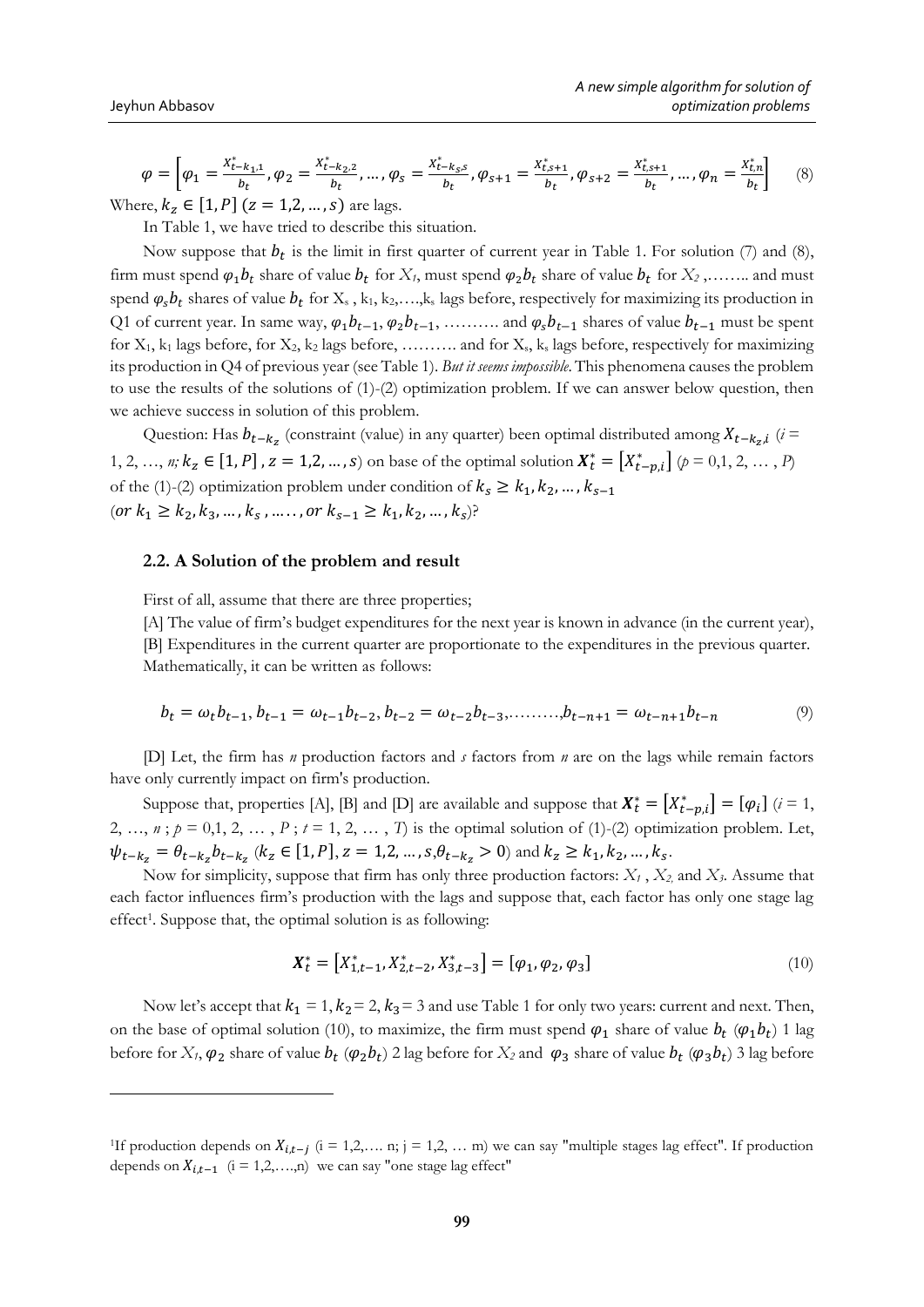for *X<sub>3</sub>* (see Table 2). If we continue the process with the same pattern, analogously,  $\varphi_1$  share of value  $b_{t-1}$  $(\varphi_1 b_{t-1})$  1 lag before for *X<sub>1</sub>*,  $\varphi_2$  share of value  $b_{t-1}$  ( $\varphi_2 b_{t-1}$ ) 2 lag before for *X<sub>2</sub>* and  $\varphi_3$  share of value  $b_{t-1}$  ( $\varphi_3 b_{t-1}$ ) 3 lag before for *X<sub>3</sub>* (see Table 2) must be spent for maximizing of the influence of budget spending. We can see this process more clearly in the Table 2.

Table 2

|                 | Quarters       | X1                  | X2                  | X3                  | Limits of<br>quarters |
|-----------------|----------------|---------------------|---------------------|---------------------|-----------------------|
|                 | Q1             | $\varphi_1 b_{t-3}$ | $\varphi_2 b_{t-2}$ | $\varphi_3 b_{t-1}$ | $b_{t-4}$             |
| Current<br>year | Q2             | $\varphi_1 b_{t-2}$ | $\varphi_2 b_{t-1}$ | $\varphi_3 b_t$     | $b_{t-3}$             |
|                 | Q3             | $\varphi_1 b_{t-1}$ | $\varphi_2 b_t$     |                     | $b_{t-2}$             |
|                 | Q <sub>4</sub> | $\varphi_1 b_t$     |                     |                     | $b_{t-1}$             |
|                 | Q1             |                     |                     |                     | $b_t$                 |
| Next year       | Q2             |                     |                     |                     |                       |
|                 | Q3             |                     |                     |                     |                       |
|                 | Q4             |                     |                     |                     |                       |

Firm's spending schema among 3 production factors for only two years

Source: authors' own completion.

Now, let's begin with the Q2 of the current year. We can see that,  $k_3 = 3$  and  $k_3 > k_1, k_2$  has been provided. The question is how we can share the value  $b_{t-3}$  among  $X_t$ ,  $X_2$  and  $X_3$  in Q2 of current year, so that spending can have maximum influence to firm's production? So, we can write the mentioned optimization principle in Table 2 as following:

$$
\varphi_1 b_{t-2} + \varphi_2 b_{t-1} + \varphi_3 b_t = \theta_{t-3} b_{t-3} \tag{11}
$$

Let,  $\psi_{t-3} = \theta_{t-3} b_{t-3}$  ( $\theta_{t-3}$  is any positive number)

Now we can get a new optimal allocation of budget expenditures among *X<sup>1</sup>* , *X2,* and *X3* in Q2 of the current year as following:

$$
\left[\varphi_1', \varphi_2', \varphi_3'\right] = \left[\frac{\varphi_1 b_{t-2}}{\psi_{t-3}}, \frac{\varphi_2 b_{t-1}}{\psi_{t-3}}, \frac{\varphi_3 b_t}{\psi_{t-3}}\right]
$$
\n(12)

Then, we can say that (12) is the optimal distribution of budget expenditures among  $X_1$ ,  $X_2$ , and  $X_3$  in Q2 of the current year. It means that this distribution can have the maximum influence on firm's production in the next quarters. But there is one important point in this statement:  $b_{t-3}$  must be assigned by  $\frac{1}{\theta_{t-3}}\psi_{t-3}$ .

Now we can apply this statement to the general case. So, let's define the optimal distribution of budget limit for any time (period) among  $X_1, X_2, ..., X_n$ . For this, below simple algorithm can be used:

**Step 1**: The longest lag is defined. Suppose that, this lag is  $k_s$  and the condition  $k_s \geq k_1, k_2, ..., k_{s-1}$ is available.

**Step 2:** The budget constraint  $(b_{t-k_s})$  and distribution of this value among the production factors are reconstructed as following:

$$
\varphi_1 b_{t-(k_s-k_1)} + \varphi_2 b_{t-(k_s-k_2)} + \dots + \varphi_s b_{t-(k_s-k_s)} + \varphi_{s+1} b_{t-(k_s-0)} + \dots + \varphi_n b_{t-(k_s-0)} = \psi_{t-k_s}
$$
\n(13)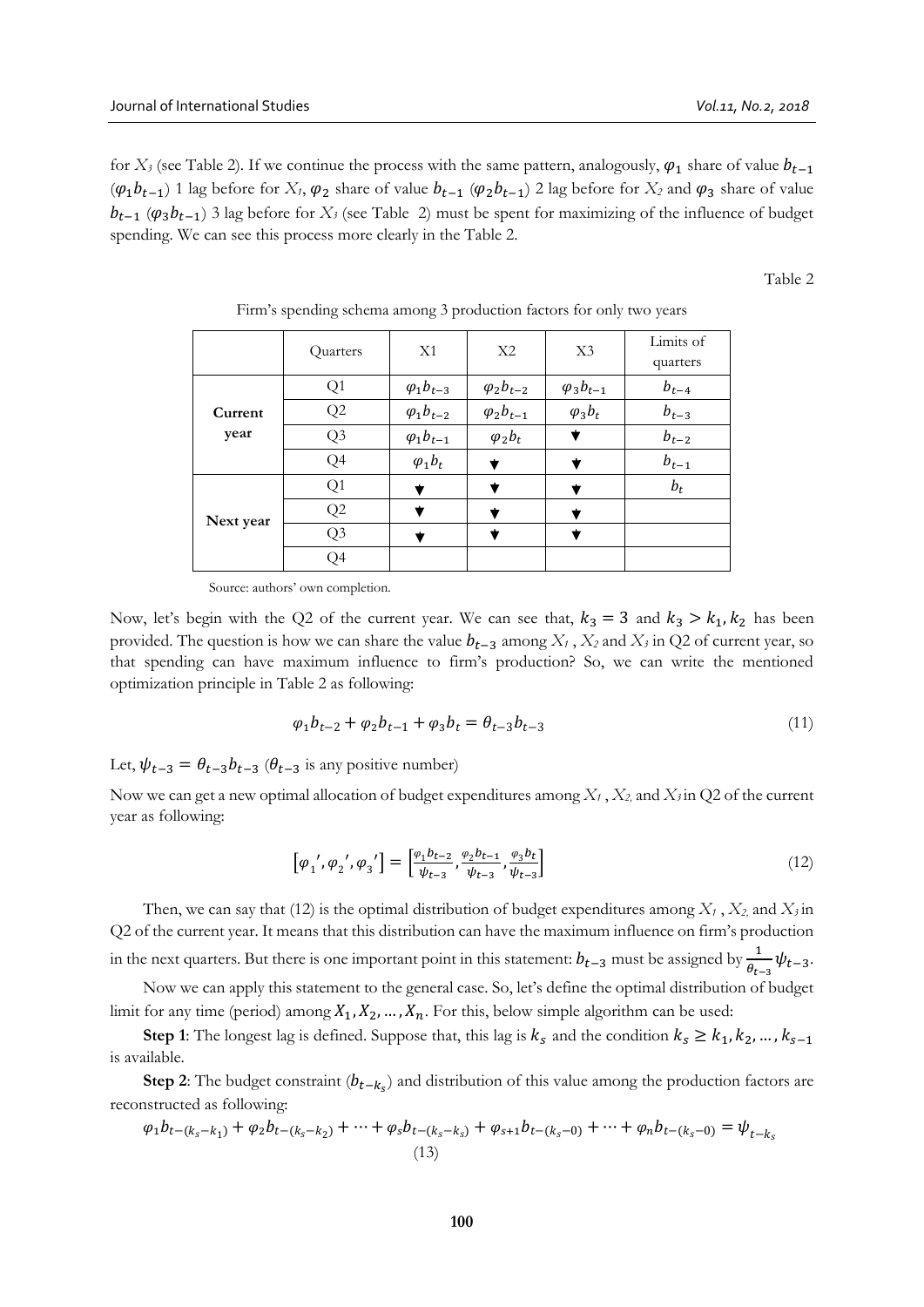**Step 3**: The new optimal allocation of the budget among the production factors is calculated as following on the base of step 2

$$
[\varphi'_t] = \left[\frac{\varphi_1 b_{t-(k_S-k_1)}}{\psi_{t-k_S}}, \frac{\varphi_2 b_{t-(k_S-k_2)}}{\psi_{t-k_S}}, \dots, \frac{\varphi_s b_{t-(k_S-k_S)}}{\psi_{t-k_S}}, \frac{\varphi_{s+1} b_{t-k_S}}{\psi_{t-k_S}}, \frac{\varphi_{s+2} b_{t-k_S}}{\psi_{t-k_S}}, \dots, \frac{\varphi_n b_{t-k_S}}{\psi_{t-k_S}}\right] \tag{14}
$$

Where,  $\psi_{t-k_s} = \theta_{t-k_s} b_{t-k_s} (\theta_{t-k_s} \text{ is any positive number})$  and s = 1,2,...,S;  $S \in n$ ; *n* is total number of firm's production factors

So we saw that, if properties [A], [B] and [D] are available and  $\boldsymbol{X}_t^* = \begin{bmatrix} X_{t-p,i}^* \end{bmatrix} = \begin{bmatrix} \varphi_i \end{bmatrix}$   $(i = 1, 2, ..., n; p)$  $= 0,1, 2, \ldots, P$ ;  $t = 1, 2, \ldots, T$ ) is the optimal solution of (1)-(2) optimization problem. Then (14) can be used as optimal shares of firm's budget constraint  $b_{t-k_z}$  among  $X_{t-k_z}$  ( $i = 1, 2, ..., n$ ) under terms of  $k_z$  ≥  $k_1, k_2, ..., k_s$  and  $\psi_{t-k_z} = \theta_{t-k_z} b_{t-k_z}$   $(k_z \in [1, P]; z = 1, 2, ..., s; \theta_{t-k_z} > 0)$ .

#### **3. DISCUSSION**

Note that (1)-(2) is constraint optimization problem on the *X* (production factors) and it can be constructed as a linear and non-linear optimization problem. There are various ways of solution to such problems in the optimization course. Note that it doesn't matter us. Because this paper describes an algorithm after solution and we will assume that the solution of (1)-(2) optimization problem have already been found. In the solution process, we met three cases as the result of the proof.

**Case 1:**  $k_z > 3$ ,  $k_z \ge k_1, k_2, ..., k_s$  ( $k_z \in [1, s]$ ;  $s \in n$ ). In this case we can only analyze the distribution of the budget expenditures in past quarters. Actually, if we want to define optimal allocation of budget expenditures in Q1 of the next year we need value (limit) of the quarters after the next year (because  $k_z > 3$ ) which are unknown.

**Case 2:**  $k_z < 3, k_z \ge k_1, k_2, ..., k_s$  ( $k_z \in [1, s]$ ;  $s \in n$ ). **Case 3**:  $k_z = 3, k_z \ge k_1, k_2, ..., k_s$  ( $k_z \in [1, s]$ ;  $s \in n$ ).

In Case 2 and Case 3, we can both analyze the distribution of the budget expenditures in past quarters and define the optimal allocation at least for first quarter of the next year. Actually, if we want to define optimal allocation of budget expenditures in Q1 of the next year we need value (limit) of the quarters  $(b_{t+1}, b_{t+2}, b_{t+3})$  of the next year which are known on the base of property [A]. As above mentioned, the optimal allocation at least for first quarter of the next year can be defined. It means that we can suggest the optimal distribution of budget expenditures at least for first quarter of the next year in the case of  $k_z \leq 3$ .

### **4. CONCLUSION**

This research concentrate on a problem which takes into consideration the distribution of firms' budget among production factors in the same period on the base of solution of optimization problem. More accurately, firms usually have some production factors like quality of labor force which may be influence to the firm's production after some period and therefore, the optimal solution have only theoretical meaning. In this context, the realization of the distribution of firm's budget among the production factors seems impossible. This research shows how we can use the optimal solution if constraint functions are on the lags of variables.

So, for the solution of this problem we use a simple algorithm which consists of three consistent steps. In realization of the steps, one of three cases is occured. 1) Maximum lag length greater than 3 (case 1), 2) maximum lag length less than 3 (case 2) and 3) maximum lag length is equal to 3 (case 3). *In Case 1*, we can only analyze the distribution of the budget expenditures in past quarters. Actually, if we want to define optimal allocation of budget expenditures in first quarter of the next year we need value (limit) of the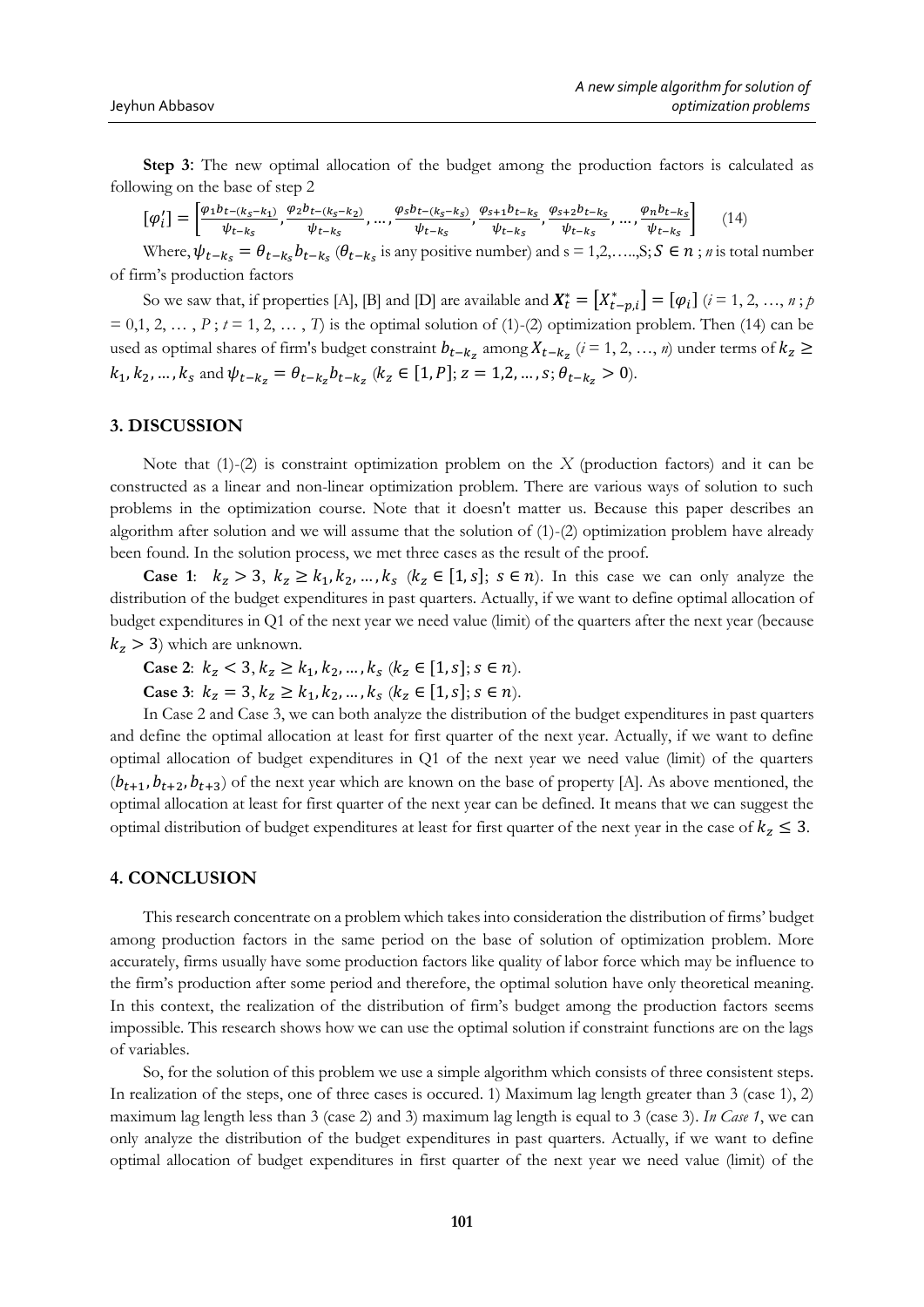quarters after the next year (because lag length greater than 3) which are unknown. *In Case 2* and *Case 3*, we can both analyze the distribution of the budget expenditures in past quarters and define the optimal allocation at least for first quarter of the next year. Actually, if we want to define optimal allocation of budget expenditures in first quarter of the next year we need value (limit) of the quarters of the next year (because maximum lag length less than and eaual to 3) which are known. As above mentioned, the optimal allocation at least for first quarter of the next year can be defined. It means that we can suggest the optimal distribution of budget expenditures at least for first quarter of the next year in Case 2.

## **ACKNOWLEDGMENTS**

I would like to thank Mr. Elchin Gulaliyev who is an Economist at the Central Bank of Azerbaijan for editorial support.

#### **REFERENCES**

- Abowd, J. M., Kramarz, F. & Moreau, A. (1996). Product Quality and Worker Quality. *Annales d'Économie et de Statistique*, No. 41/42, 299-322. doi:<http://www.jstor.org/stable/20066473>
- Amoranto G. & Chun N. (2011). *Quality Employment and Firm Performance Evidence from Indian Firm-Level Data*. ADB Economics Working Paper Series No. 277. Asian Development Bank.
- Bernard B. A., Redding J. S. & Schott K. P. (2010). Multiple-Product Firms and Product Switching. *The American Economic Review, 100*(1), 70-97.
- Chambers, C. P., & Echenique, F. (2009). Profit maximization and supermodular technology. *Economic Theory*, *40*(2), 173-183.
- Chen C. H., Donohue K., Yücesan E., & Lin J. (2003). Optimal computing budget allocation for Monte Carlo simulation with application to product design. *Simulation Modelling Practice and Theory*, *11*, 57-74.
- Chiang, A. C. (1984). *Fundamental Methods of Mathematical Economics, third edition*. Singapore, McGraw Hill.
- Fox, J. T., & Smeets, V. (2011). Does input quality drive measured differences in firm productivity?. *International Economic Review*, *52*(4), 961-989.
- Gershkov, A. & Moldovanu, B. (2009). Dynamic Revenue Maximization with Heterogeneous Objects: A Mechanism Design Approach. *American Economic Journal: Microeconomics, 1*(2), 168-198.
- Griliches, Z. (1967). Production Functions in Manufacturing: Some Preliminary Results in M. Brown, ed., The Theory and Empirical Analysis of Production, NBER. *Studies in Income and Wealth*, *3.*
- Griliches, Z. (1968). Production Functions in Manufacturing: Some Additional Results. *Southern Economic Journal*, *35*(2), 151-156.
- Grubbström, R. W. (1995). Modelling production opportunities—an historical overview. *International Journal of Production Economics*, *41*(1-3), 1-14.
- Higgins, G. (1972). An Algorithm for Revenue Maximization Subject to a Profit Constraint. *Zeitschrift für die gesamte Staatswissenschaft / Journal of Institutional and Theoretical Economics, 128*(1), 1-9.
- Hillestad, R. J. (1975). Optimization problems subject to a budget constraint with economies of scale. *Operations Research*, *23*(6), 1091-1098.
- Hu, Z. H. (1998). Reliable optimal production control with Cobb-Douglas model. *Reliable Computing*, *4*(1), 63-69.
- Just, R. E., Zilberman, D., & Hochman, E. (1983). Estimation of multicrop production functions. *American Journal of Agricultural Economics*, *65*(4), 770-780.
- Kahana, N., & Nitzan, S. (1988). Production theory with profit-constrained revenue-maximization: The duality approach. *Managerial and Decision Economics*, *9*(4), 269-273.
- Kuhn, H. W. & Tucker, AW (1951). Nonlinear programming. In *Proceedings of 2nd Berkeley Symposium. Berkeley: University of California Press* (pp. 481-492).
- Lapan, H. E., & Brown, D. M. (1988). Utility maximization, individual production, and market equilibrium. *Southern Economic Journal*, *55*(2), 374-389.